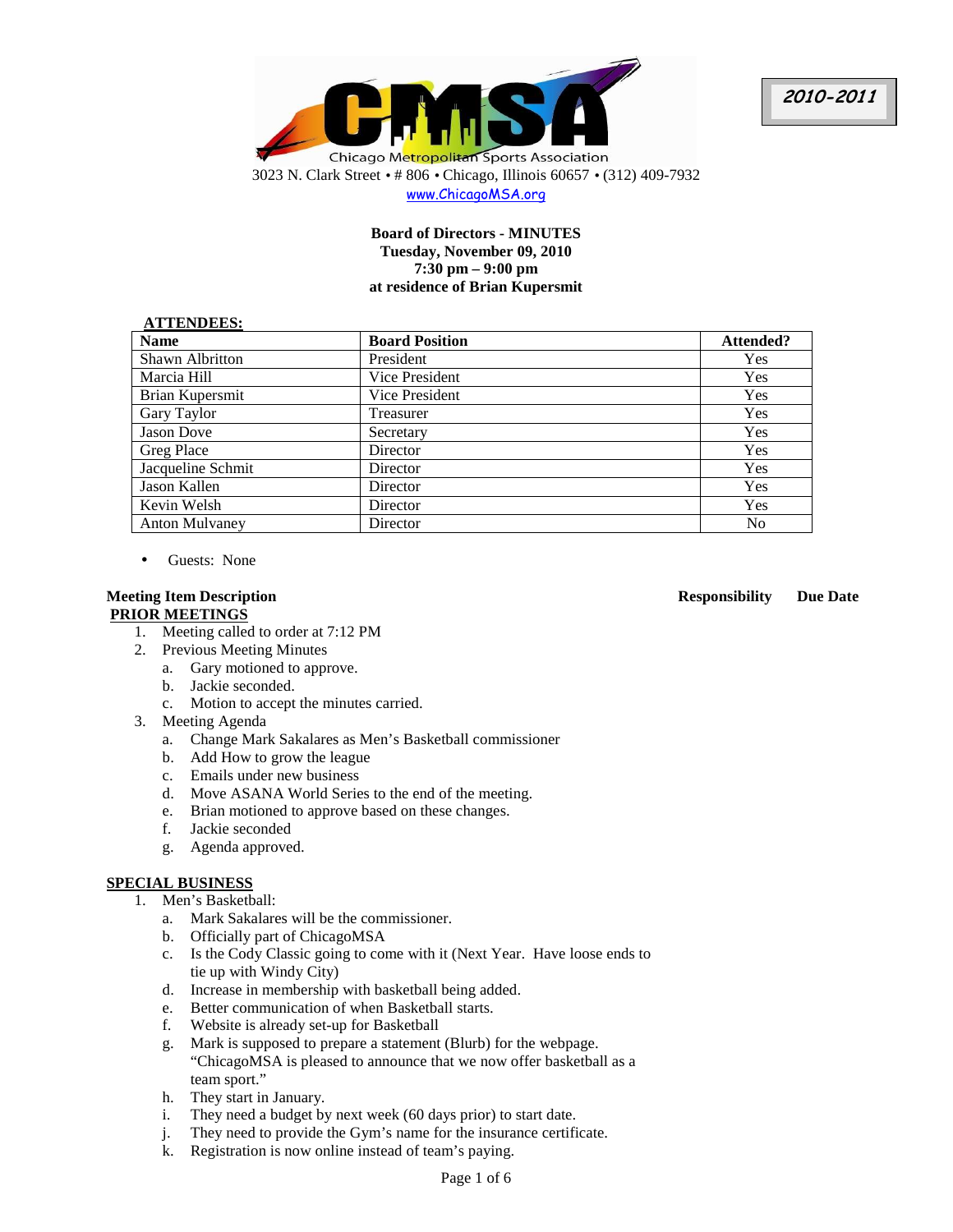



# **Meeting Item Description Responsibility Due Date**

l. Have Basketball to contact Jason Kallen for advertising Men's Basketball in Windy City Times (Coordinate with Shawn on the procedures).

# **STANDARD BUSINESS**

Treasurer Report

- 1. Gary meeting with Jackie on Thursday to prepare for the Audit with Bob.
- 2. Email for Treasurer was deleted.
- 3. Thriva account is going well.
- 4. Paying online makes things a lot easier.
- 5. Just received a check 3-4 months out.
- 6. Gary and Marcia have been meeting weekly to close out budgets and approve new budgets.
- 7. Income and Expenses, and goods and sales have been reclassified.
- 8. Account Codes to use for Budgets.
	- a. Commissioners can request new account codes.
		- b. Fail Safe is office supplies
	- c. No Miscellaneous Account Codes.
- 9. We have to receive the budget, approve it, send it to Marcia for Thriva input.
- 10. Fiscal year ends in July
- 11. \$75,000 is a good reserve number.

# Committee Reports

- 2. Advertising/Sponsorship
	- a. Men read Gay Chicago
	- b. Ladies read Windy City Times
	- c. Sponsors Thank You Ad in Print (10 years ago)
	- d. Mark Liberson is Sponsorship
	- e. Jason Kallen is Advertising
- 3. Marketing Growing the League
	- a. Growing the league
	- b. Discovery Session handout from Jason K.
	- c. Incentives to get current members to bring in new members.
	- d. Show a range of ideas \$10,000.
	- e. Spreadsheet of when sports run from Marcia to Jason K
	- f. Exchanging communications for new bars opening
	- g. Promoting anything that is sponsorship related.
	- h. Jason K's strengths are in advertising.
	- i. Event planning is not Jason K's forte.
	- j. Need to pay the Park District Fee 30 days prior to start, teams need to pay 45 days prior to start.
	- k. What do New Sponsors need to know?
	- l. Who do new sponsors contact?
	- m. Names, Happy Hours, What do they expect in return?
	- n. Miller-Coors sponsorship and what they want or can provide.
	- o. PowerAde to give Hydration at events Tournaments made the most sense
	- p. Money or value the members from which they could profit
	- q. Growing the League
- 4. Public Relations and Social Media Committee
	- a. Update Facebook
	- b. Open a Twitter Account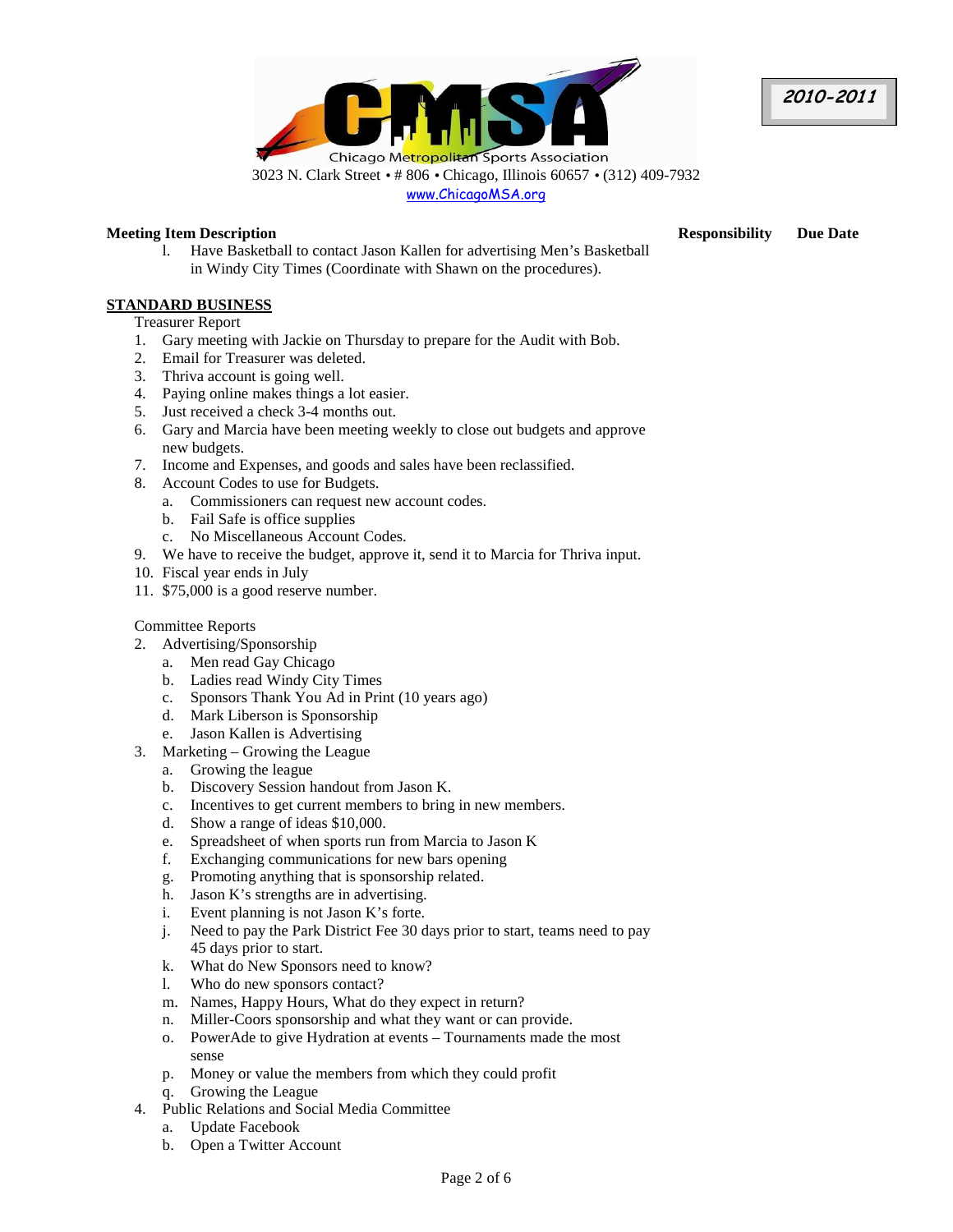



# **Meeting Item Description Responsibility Due Date**

- c. Blog on the Website.
- d. Delete this committee and make it as part of the Marketing Committee
- 5. Women's Social Committee
	- a. Sam Hamilton and BJ Negrete are the committee Chairs
	- b. \$5,000 budget with a cap
	- c. Three Bands playing (Members of ChicagoMSA)
	- d. In the past, most of the attendees at ChicagoMSA parties have been men.
	- e. January 22 Joe On Weed's Street
	- f. Open to all members.
	- g. Planning the Family Event Party
- 6. Open Social Committee
	- a. Not heard back from Rich Brian to talk to him
	- b. Plan an annual party 1,000 1,200 people at the end of February 26.
	- c. Plan a Holiday Party
- 7. Finance & Insurance Committee
	- a. Discussed with Treasurer's Report
- 8. Park District & Tournament Committee
- a. Shawn S has changed jobs.
- 9. ChicagoMSA Hall of Fame Committee
	- a. Nominations are open to Mid-December
	- b. Fill out the form and the essay.
	- c. Check with Mary's Attic to hold the event
- 10. Ways and Means Committee
	- a. Kevin would like to sit down with the experienced Board Members and see what the "Job" entails
	- b. ByLaws have a definition of each of the Board Members
	- c. Policies and Procedures goes back 30 years. Update the Policies
	- d. Update the ByLaws
	- e. Each Sport needs to have By Laws passed by December 1.
	- f. We were going to use the Softball model for the other Leagues.
	- g. Kevin to work with Commissioners to put in writing their Policies and Procedures.
	- h. Sports should be required to use the Chicagomsa.org Domain email addresses for correspondence.
	- i. How do they vote for their officers?
	- j. What do you have for rules for the Administrations of your league?
	- k. How do you handle disputes?
	- l. How do you deal with issues?
- 11. NAGAAA World Series 2011 Liaison
	- a. Add Dr. Place as the Liaison to Series 2011.
	- b. Jay did not send out anything out till Wednesday that week for the art function.
	- c. Suggections for emails forwarded to jack

## **EXISTING BUSINESS**

Audit:

1. Gary has had several conversations with our auditor.

## Bylaws:

1. Is now under ways and means – Remove from Existing Business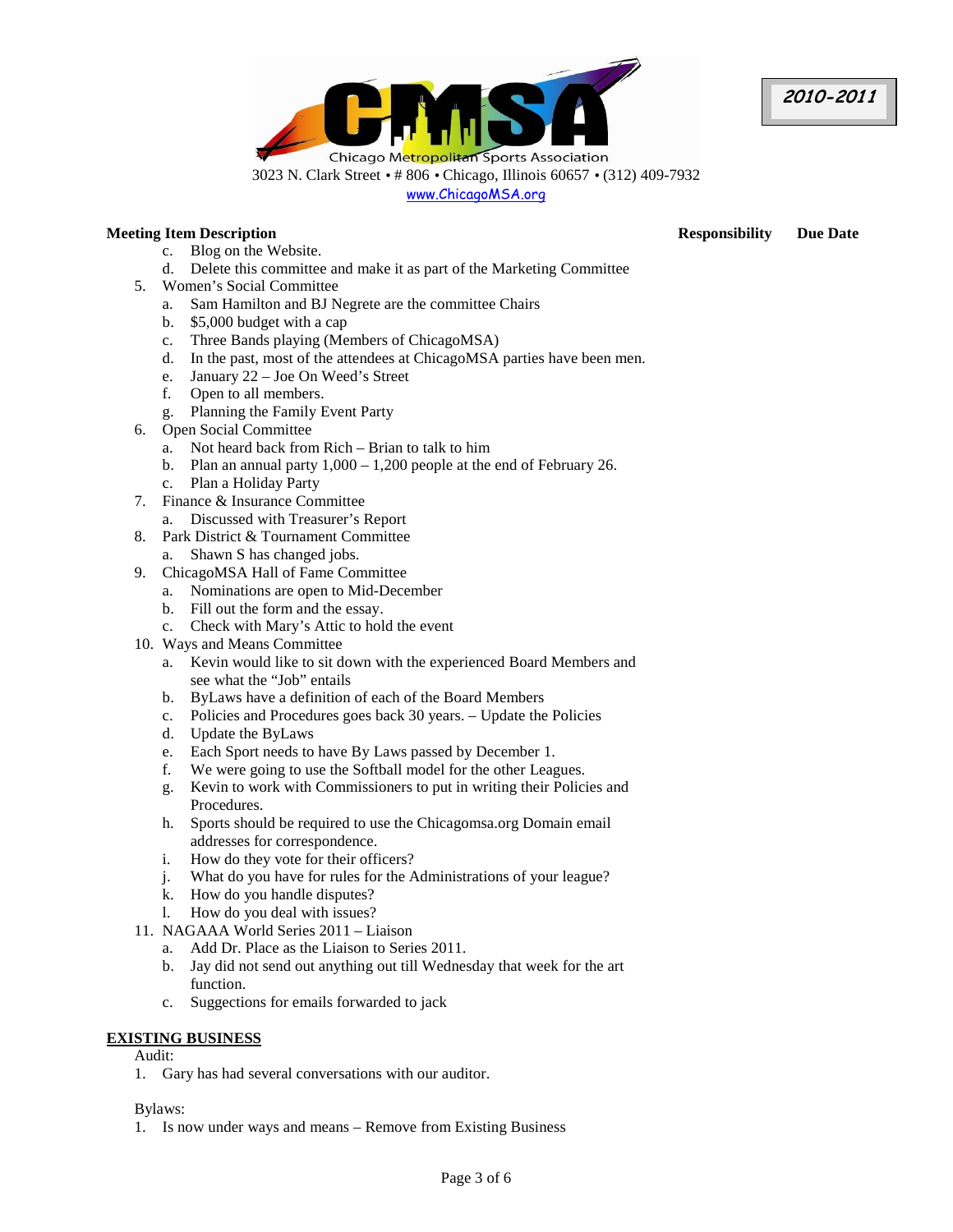



# **Meeting Item Description Responsibility Due Date**

- Complaints/Disciplinary:
- 1. No drinking allowed in Chicago Public Parks.
- 2. Motion to amend the CMSA waiver to prohibit members from bringing or consuming alcohol at Chicago Park District Fields and Chicago Public School Facilities during our permit hours.
	- a. Brian Motioned
	- b. Greg Seconded
	- c. Motion carried

Complimentary Membership:

1. None at this time.

# Programs

- 1. Badminton:
	- a. Open Gym
- 2. Basketball Men's
	- a. Mark Sakalares to be Commissioner
- 3. Basketball Women's
	- a. Starts in January
- 4. Dodgeball Winter Open a. Registration is open
- 5. Dodgeball Winter Women's
	- a. Registration is open
- 6. Flag Football Men's a. Tammy massage therapist for sports injuries
	- b. Go to Midwest
- 7. Flag Football Women's
- a. Playoffs the next two weekends
- 8. Floor Hockey
	- a. No contact at this time
- 9. Kickball Outdoor:
	- a. Nothing significant to report
- 10. Soccer Indoor: a. See above
- 11. Soccer Outdoor Open a. Nothing significant to report
- 12. Soccer Outdoor Women's a. Nothing significant to report
- 13. Softball Summer Open Sunday
	- a. Nothing significant to report
- 14. Softball Summer Open Thursdays a. Nothing significant to report.
- 15. Softball Summer Women's Sundays a. Nothing significant to report
- 16. Softball Fall Open a. Done
- 17. Softball Fall Women's a. Done
- 18. Softball Senior League
	- a. Nothing significant to report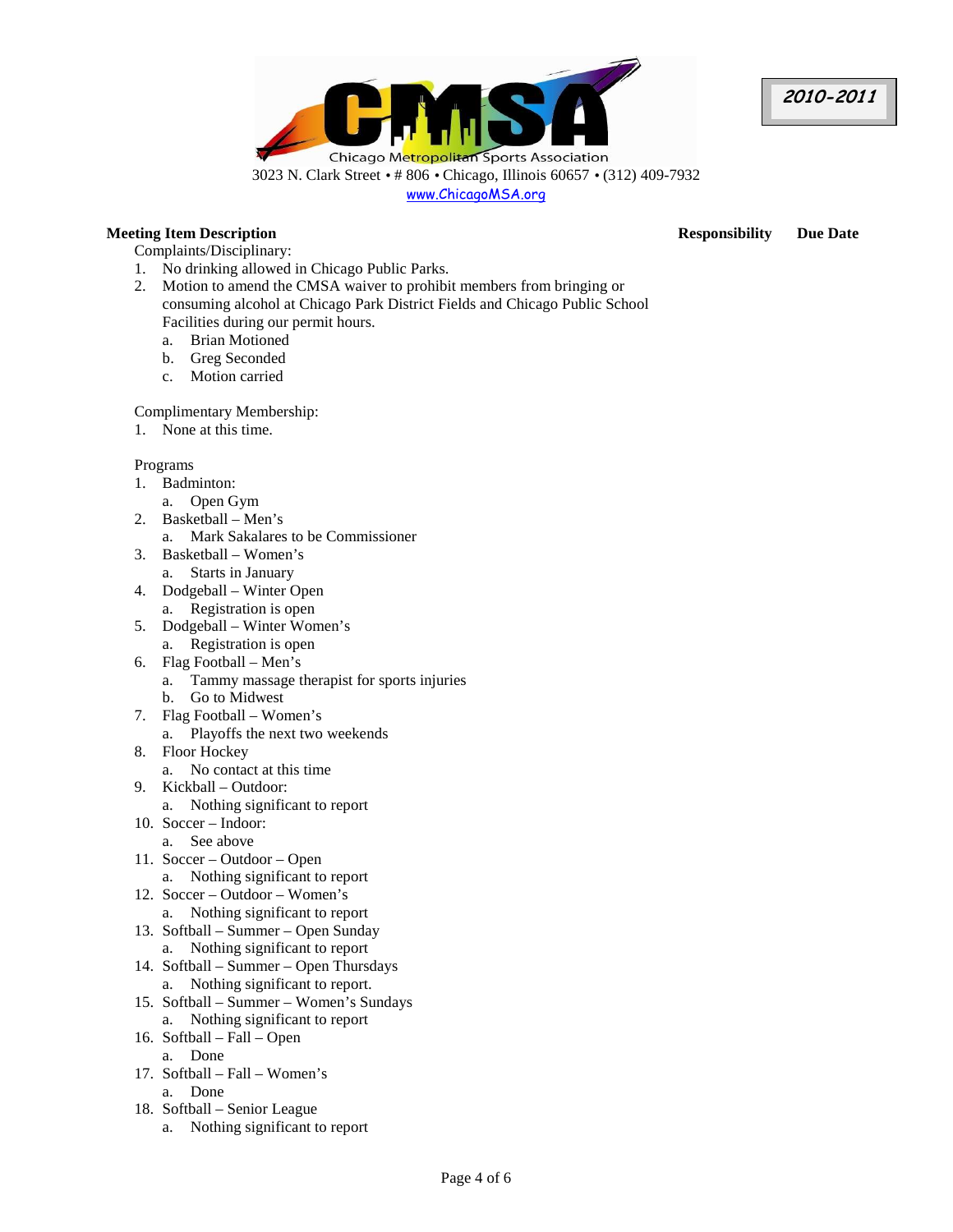

www.ChicagoMSA.org

# **Meeting Item Description Responsibility Due Date**

- 19. Tennis Summer Singles
	- a. Nothing significant to report
- 20. Tennis Summer Doubles
	- a. Nothing significant to report
- 21. Tennis Winter Doubles
	- a. Fewer than expected
- 22. Volleyball Beach
	- a. Nothing significant to report
- 23. Volleyball Open
	- a. Slow registering
	- b. Started last weekend
	- c. Asked Bill for a list of all the rosters
- 24. Volleyball Women's
	- a. Turned on registration
	- b. Need to pay the park district next week.

# **NEW BUSINESS**

- 1. Email
	- a. Treasurer email was completely deleted
	- b. Send emails to the treasurer to CMSATreasurer@ChicagoMSA.org
	- c. Motion to have the President and the Treasurer Email accounts upgraded to Premium accounts for backup purposes.
	- d. Gary motioned and Greg seconded, and Motioned carried.
	- e. Motioned to require all the Commissioners to activate and mentor the ChicagoMSA.org Domain email assigned to their league. All official communication from ChicagoMSA Board will be through the Domain Email. Gary motioned, and Marcia seconded, and Motion carried
- 2. Holiday Commissioner party Monday, December 13 at Halsted at 7PM
- 3. ANASA World Series
	- a. Chicago Breeze Team initiated a protest against another ChicagoMSA Smart Aces
	- b. Smart Aces finished in second place and then disqualified
	- c. Formal protest from the Smart Aces team and an independent team
	- d. Also received correspondence from ANASA and Marcela
	- e. Two people are on the ratings committee
	- f. Marcela Haber-Bishop initiated a protest against a Chicago team
	- g. Jenn Hoestetler had approved the Smart Aces to play in the B Division.
	- h. What Policy did Marcela break?
	- i. Have the Women's Softball League first address this within the league. If they can't solve the issue internally, then they need to address what they expect from this Board to address. Be specific on what they decided and what their expectations are of this Board.
		- i. What policies did she violate?
		- ii. Did she break any rules?
		- iii. Did she put the ChicagoMSA League in harm?
		- iv. Did she put her personal goals above the league?
		- v. Is there a financial penalty from ANASA?
	- Lisa Vanderhord was on the ANASA weighs and means committee.
- 4. NEXT MEETING: January 05 at 7 PM